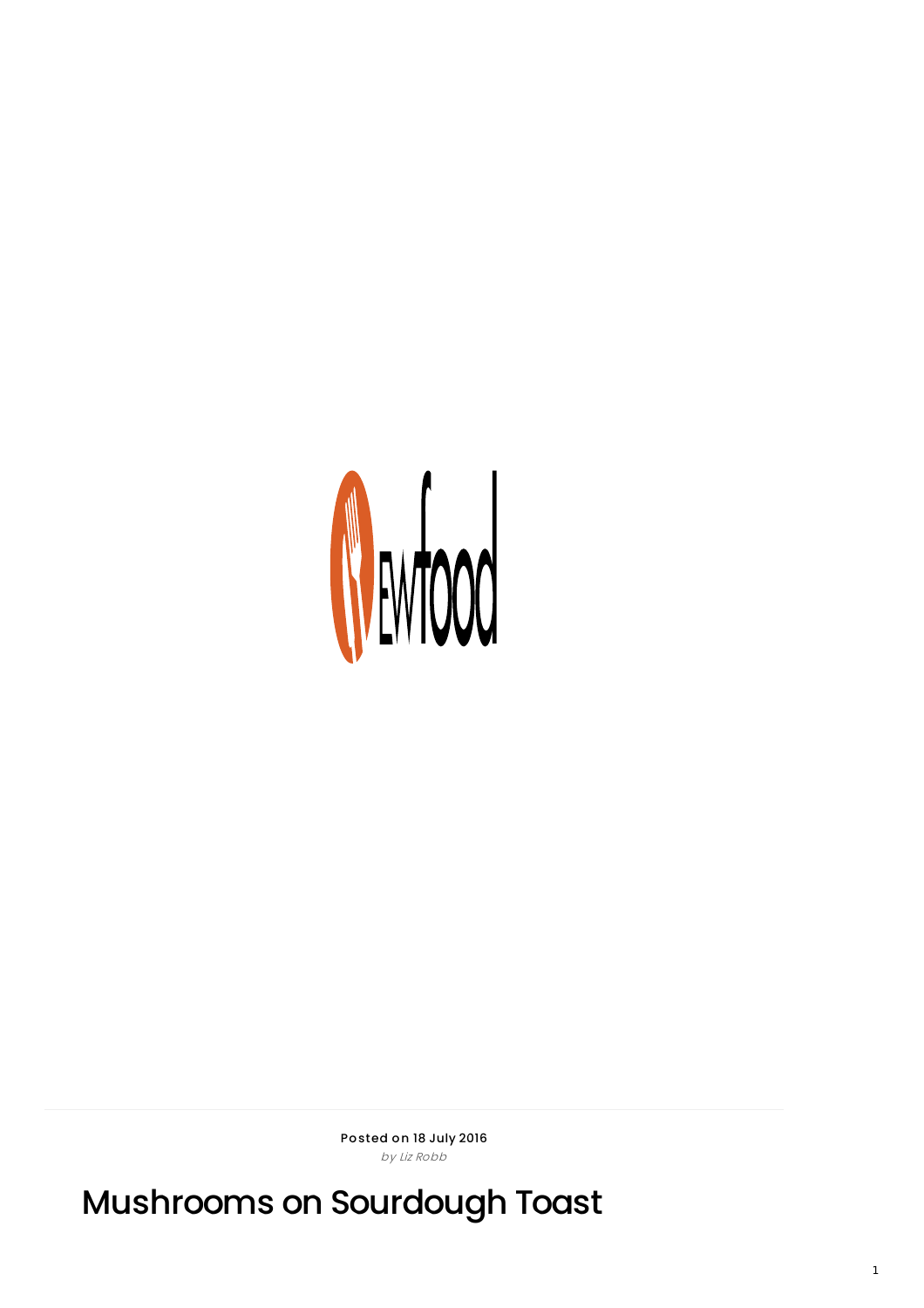

## **Ingredients**

4 thick slices of sourdough bread 1 tablespoon of good olive oil 2 cloves of garlic 300g mixed mushrooms\* 1 shallot A large knob of butter Salt and freshly milled black pepper 3 tablespoons of crème fraiche 1 lemon A small bunch of fresh parsley A few sprigs of fresh thyme \* I used a mixture of cremini, enoki, shitake and oyster mushrooms, but you can use whatever types you prefer.

## Preparation

- 1 1. Peel the shallot and chop it very finely. Wipe the mushrooms and slice any larger ones. 2. Cut 4 thick slices of bread from a sourdough loaf. Peel the cloves of garlic, crush them slightly and rub all over both sides of the slices of bread. Drizzle on a little olive oil, again on both sides. Heat a griddle pan and toast the bread in the hot pan for a minute or two, then turn the slices over and toast the other side. Keep the toast warm until the mushrooms are ready.
- 2 3. Melt the butter in a large frying pan and sauté the chopped shallot for 2-3 minutes to soften it. Add the mushrooms and cook gently for about 5 minutes. Season with salt and pepper then spoon in the crème fraiche and stir well to coat the mushrooms. Chop the parsley leaves and the thyme, reserving a little thyme for garnish, stir in and cook for just a minute or two. Finally, squeeze in just a splash of lemon juice and stir.
- 3 4. Cut the slices of toast diagonally, arrange them on two plates and pile the mushrooms on top. Garnish with a little thyme.

## Cooks Note

I knew that I needed to make this dish for myself again, the very simplest but most delicious of meals, when I visited my local farmers market this week and saw the fabulous array of